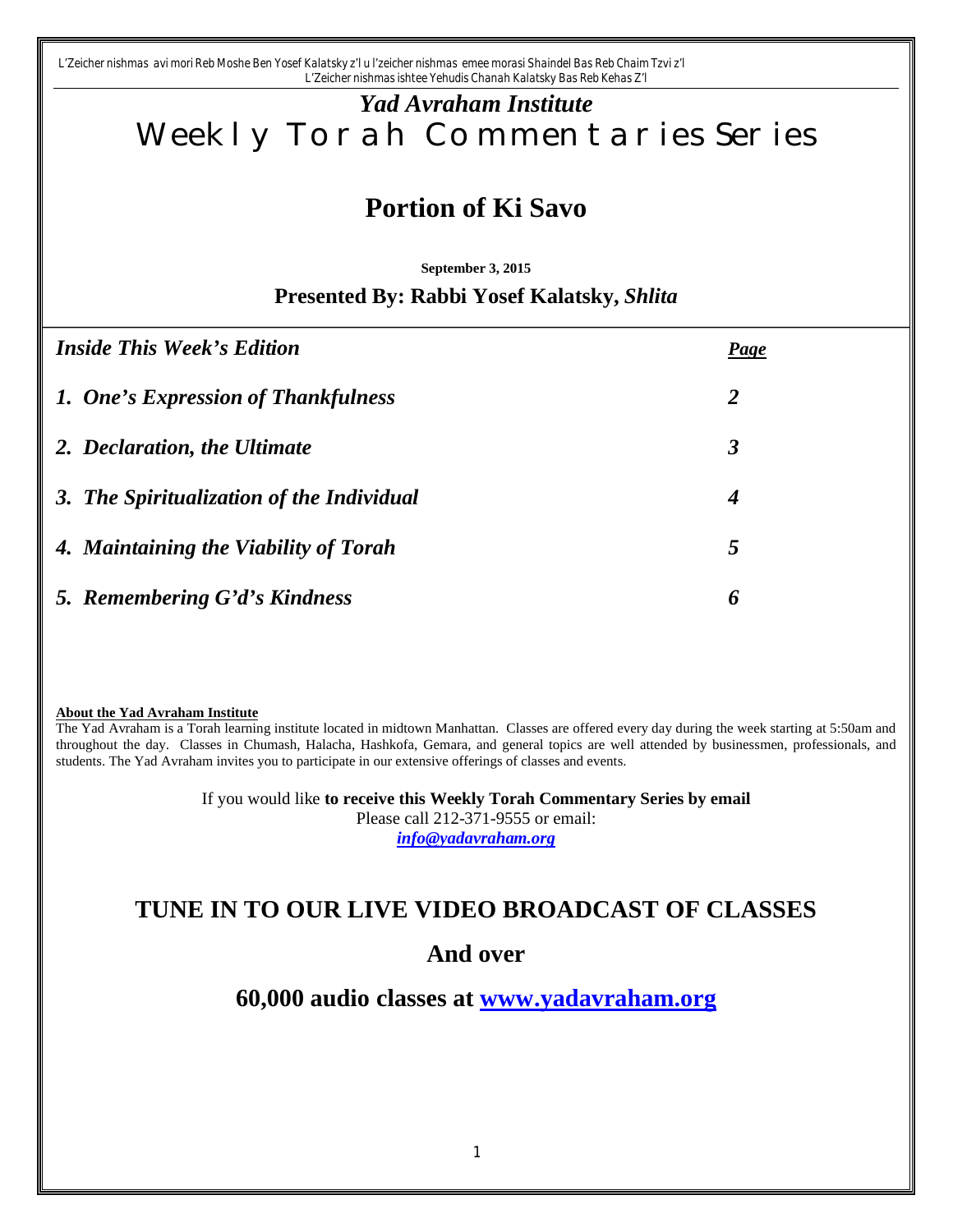*Yad Avraham Institute B"H New York September 3, 2015*

## **Portion of Ki Savo**

*Presented by* **Rabbi Yosef Kalatsky,** *Shlita Dean* 

## *1. One's Expression of Thankfulness*

The Torah states regarding the positive commandment of bikurim (bringing the first fruits), **"It will be when you enter the Land that Hashem, your G'd, gives you…that you shall take of the first of every fruit of the ground….and you shall put it in a basket and go to the place that Hashem, your G'd will choose…."** One must bring the first of his produce (seven species of Israel) to the Temple and make a declaration. In this declaration, one gives thanks to G'd for all that He had done for him and the Jewish people since the time of their beginnings, the time Yaakov, our Patriarch. The declaration is an expression of the individual's gratitude to G'd.

The Torah tells us that the tribes of Reuvain and Gad had abundant livestock. They thus needed vast grazing lands in order to provide for their livestock. Because they greatly valued their wealth, they were willing to settle outside of the Land of Israel, which was given by G'd to the Jewish people, in order to provide sufficient grazing land for their livestock. The Midrash cites the position of Reb Yossi who states that the produce of the trans-Jordan side of Israel is not obligated in bikurim. He explains that this is because, "One is obligated to bring bikurim only from the Land that G'd gave to them but not from a location that they had taken for themselves." Seemingly, because the tribes of Reuvain and Gad chose to settle the trans-Jordan side due to their own initiative, it is excluded from the obligation of bringing bikurim. This is because it is not the land that was given to them by G'd. Factually, these tribes would have not been able to settle the trans-Jordan side without G'd's approval and endorsement. If G'd allowed them to settle there, why should it be excluded from the obligation of bikurim? Why is it considered as if they had "taken it for themselves?" which seems to be unrelated to G'd.

The ritual of the bikurim and the declaration is to express one's indebtedness to G'd for all the good that He has bestowed upon the individual and the Jewish people.

There is something unique regarding the mitzvah of bikurim that is not found in any other mitzvah. There is an obligation for one to demonstrate and declare his indebtedness to G'd, which is something that is unusual. Declaring one's appreciation for what G'd had done on his behalf is based on one's full recognition that he is a beneficiary of G'd's Beneficence. The reason it is so difficult for one to see himself as the beneficiary of another is because one does not want to see himself as a debtor and thus bound to another. Regarding the Land of Israel proper, which was gifted by G'd to the Jewish people since the time of the Patriarchs, it is without question that this Land is unrelated to any initiative. Therefore, because one cannot regard the Land of Israel in any other way, one is obligated to express his gratitude to G'd.

However, the trans-Jordan side of Israel which only manifested itself as a portion for the Jewish people due to the initiative and request of the tribes of Reuvain and Gad, the ability for one to clearly recognize that he a total beneficiary of G'd's Kindness is more difficult. One can rationalize and say that it is true that if it were not for G'd's endorsement we would not have our portion; however, simultaneously had it not been for our request it would not have been necessary. Therefore, G'd did not include the produce of the trans-Jordan side of Israel in the mitzvah of bikurim.

The Midrash in the Portion of Mattos states, "There were two greatly wealthy individuals who existed in the world, one of whom was Jewish and the other from the nations of the world - Korach and Haman….They were both destroyed from the world, because the gift of wealth that they had, was not from G'd but rather it was something that they grabbed for themselves. We see regarding the tribes of Reuvain and Gad that they had abundant livestock. They greatly valued their wealth. It is because of their endearment to their wealth, that they were willing to settle outside of the Land of Israel and separate themselves from their Jewish brethren…They were thus the first of the tribes to be exiled before the destruction of the First Temple." We see from the Midrash that the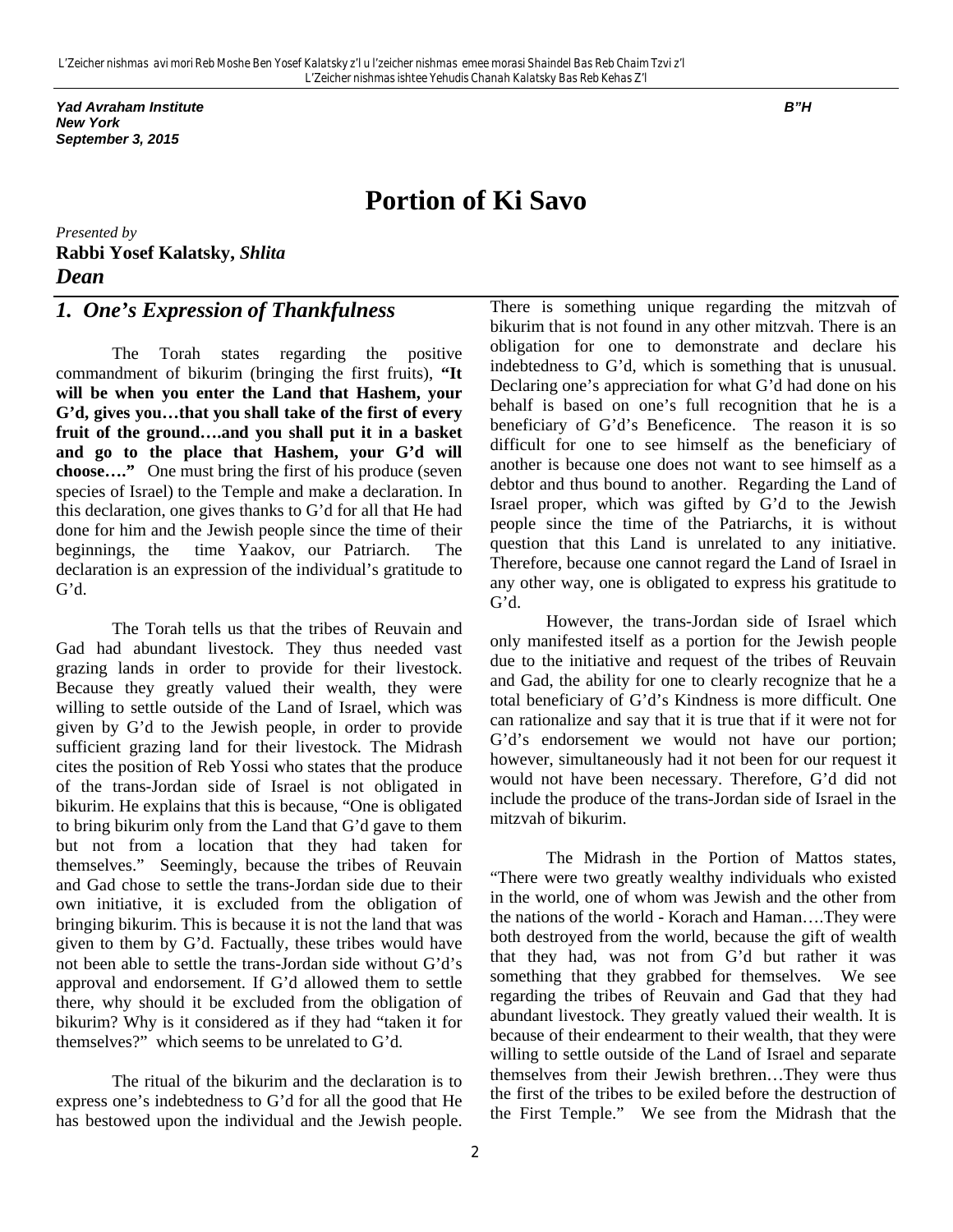wealth that the tribes of Reuvain and Gad was something that they had "grabbed" for themselves rather than it being a gift from G'd. The mitzvah of bikurim is something that has relevance only to something that is a gift from G'd and not seized by the individual. The fact that one is able to seize something although it was not initially meant for them is based on the principle stated in the Gemara in Tractate Makkos, , "In the path in which one choses to walk, G'd will lead him …" If one desires to be evil, G'd will present him with many situations to actualize his intent and desire. In contrast, if one is destined by heaven to receive wealth, then that endowment is considered a gift from G'd and it will have positive value. However, if one "grabs" wealth such as Korach and Haman, because he desires it, it will ultimately lead to tragedy and not to blessing.

Since the trans-Jordan side was not a gift from G'd as the Land of Israel was, it is something that is considered to be "grabbed." Because the tribes of Reuvain and Gad grabbed" the land, it had native ramifications that lead to negative results such as being the first tribes to be exiled. Because the first produce is an expression of thankfulness and indebtedness for something that is truly a gift from G'd, it is something that truly engenders blessing.

#### *2. Declaration, the Ultimate*

The Torah states regarding the positive commandment of bikurim (first fruits), **"It will be when you enter the Land that Hashem, your G'd, gives you…that you shall take of the first of every fruit of the ground…."** One must bring the first of his produce to the Temple and make a declaration to the Kohen, **"And you will say to him…An Aramean tried to destroy my forefather…"** In this declaration, one gives thanks to G'd and recounts all that He had done for himself and the Jewish people since the time of Yaakov, our Patriarch. Rashi cites Sifrei who explains that when the Torah states, "And you will say to him ..." it means that the individual is declaring, "I am not an ingrate (*kafui tova*)."

The Torah tells us that after the Jewish people had benefited from the Manna, in the desert for forty years, they complained saying, **"…our soul is disgusted with this insubstantial food (***lechem haklokel***)."** The Manna nourished and sustained the Jewish people for forty years. It was completely absorbed in the innards without expelling any waste. After ingesting and being sustained with this miracle food, which was the same sustenance of the angels, they complained regarding their abnormal level

of existence. They had said that since they had been ingesting this type of food for many years and not expelling it from their bodies, they were concerned that it would ultimately expand in their bodies and cause them to die. In response to their complaints, G'd sent venomous serpents to bite them and there were many casualties. The Gemara in Tractate Avoda Zarah tells us that after the Jewish people complained about the Manna, G'd characterized the Jewish people by saying, "You are ingrates who descend from an ingrate." The Gemara explains that this is referring to them as the decedents of Adam, who was the original ingrate of the human species.

The Torah tells us that after Adam had transgressed the Word of G'd by eating of the Tree of Knowledge, G'd confronted him by asking, **"Why did you eat from the tree of knowledge?"** Adam responded by saying, **"I ate because of the wife that You have given me."** This implied that G'd was the cause of his failing. It was due to Chava's insistence that he had eaten of the Tree. However, the reason G'd had created for Adam a wife was for his full benefit. She was to be his helpmate in order to assist him in achieving a state of spiritual perfection. However, rather than acknowledging the ultimate good that G'd had provided for him, Adam perceived it as a curse. He attributed the cause of his failing to his wife, thus linking G'd with his own transgression. G'd thus classified him as an "ingrate *(kafui tovah)*."

The Gemara in Tractate Pesachim tells us that if one comes upon *chametz* (leavened product) on Pesach, he is not permitted to move it because it is a forbidden substance that has no relevance to the day (*muktsa).* One must cover it with a vessel to indicate that it is not available for his usage. The term that the Gemara uses regarding the covering of the chometz is *"kofeh"* which is "to turn over". Thus, the meaning of "*kafui tovah*" is to turn over something that is innately good and beneficial and regard it as something detrimental and destructive. Although G'd provided Adam and the Jewish people with things that were innately and ultimately good in the most absolute sense, they both classified these gifts as the ultimate detriment and the cause of their demise.

When one brings the bikurim to the Temple Mount one declares that he is not an ingrate by acknowledging the good that G'd had provided on behalf of the Jewish people and appreciating one's level of indebtedness to Him. It is interesting that the obligation of bikurim came about after the conquest of the Land and the dividing of the Land.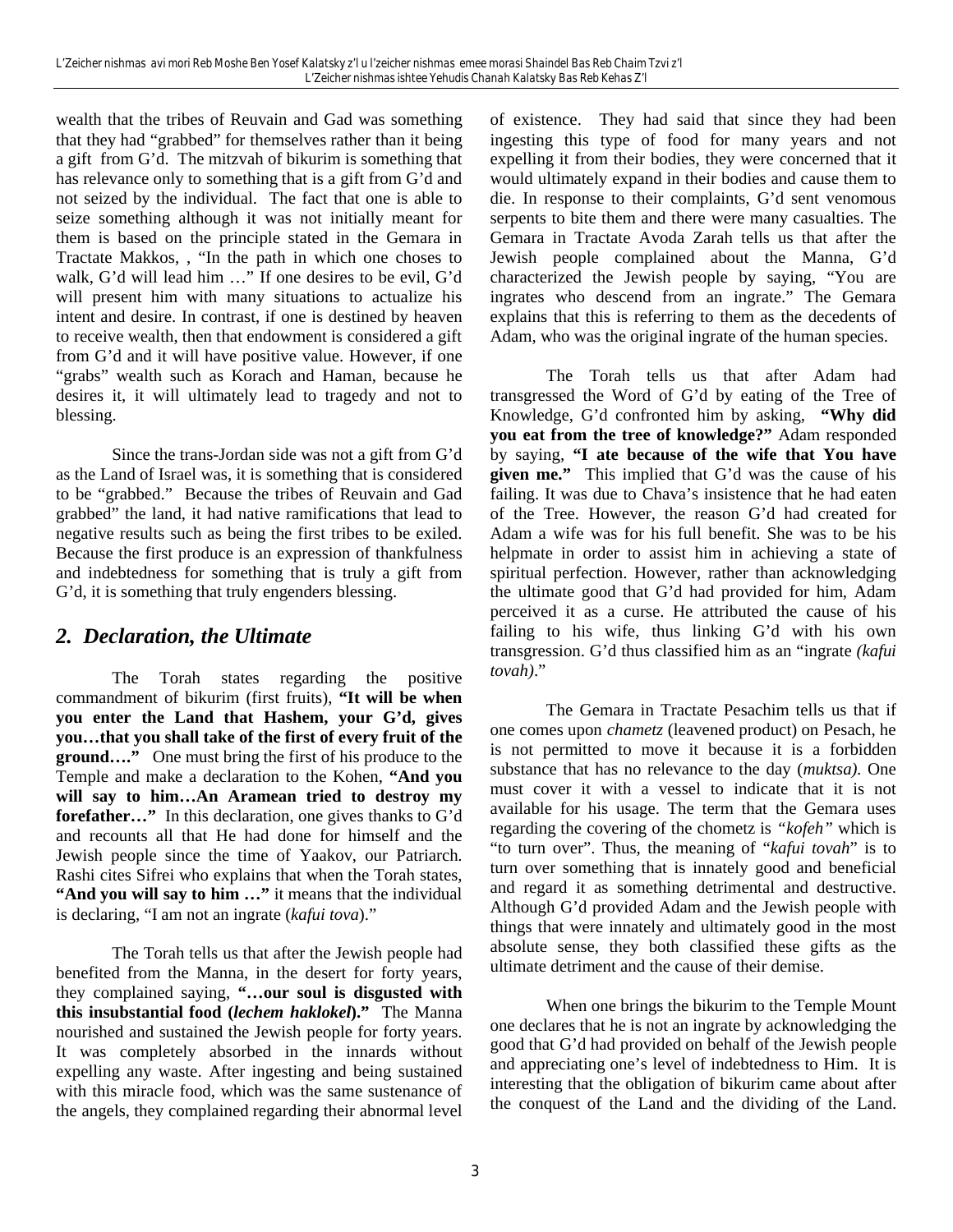This obligation came about prior to the first three mitzvos that were incumbent upon the Jewish people, which were, the destruction of Amalek, the appointment of a king, and the building of the Temple. They needed to bring the first produce to express their indebtedness to G'd. What was the value of giving the Jewish people the mitzvah of bikurim at this time?

Yechezkel the prophet states, "You (the Jewish people) are called *adam* (man)." The Gemara in Tractate Yevamos explains that the verse implies that the nations of the world are not referred to as "*adam"* because their spirituality is not as advanced as the Jew. G'd created Adam with a unique dimension of spirituality that had the potential and capacity to perfect himself and existence through his service of G'd. The entire world was created to accommodate and facilitate this objective. However, because he sinned by eating of the Tree of Knowledge, he forfeited that level of spiritual potential. After his spiritual decline Adam expressed himself as an ingrate to G'd by perceiving the ultimate good as the cause of his failing. The Jewish people assumed their unique level of spirituality at Sinai when they received the Torah and became G'd's people. At that time the assumed the spiritual profile of Adam before he spiritually putrefied himself with sin. Therefore, when the Jewish people entered into the Land, which is the location of the Divine Presence they were obligated to declare that they do not identify with the characteristic if being an ingrate. Through the declaration of the bikurim they declared to G'd that they do not reflect the attribute of Adam had after he had sinned. But rather, they were at the level of Adam before the sin when he had the dimension of spiritual potential to perfect existence. Thus, through the declaration of the bikurim the Jew acknowledges that he recognizes the good and thus reflects the profile of the original Adam.

## *3. The Spiritualization of the Individual*

The Torah tells us that in the fourth year of the Sabbatical Cycle, before the Passover Festival, one must make the confession of the Tithes. The Torah states, **"You shall say before Hashem, your G'd, "I have removed the holy things from the house, and I have also given to the Levite, to the proselyte, to the orphan, and to the widow, according to whatever commandment You commanded me …Gaze down from your holy abode, from heaven, and bless Your people Israel, and the ground that You gave us, as You swore to our forefathers, a Land flowing with milk and honey."**

Rashi cites Chazal who explain, "We have done all that You have decreed upon us. Now, do what is incumbent for Your to do for us. You had said **'If you will follow My Statutes and observe My Commandments and perform them; then I will provide for your rains in their time….'"** Rashi in the Portion of Bechukosai cites Chazal (Toras Kohanim) who explain that the verse, **"If you will follow My Statutes and observe My Commandments and perform them…"** is referring to the one who is toils in Torah and is thus deserving of blessing. If one is fully dedicated to the study of Torah, at a level that is considered to be "toiling" the rains will come in their time and one will merit unlimited bounty. How do we reconcile Rashi's application of this verse regarding the distribution of the tithes and the Torah Kohanim who explains that the bounty is contingent on the toiling in Torah?

The individual who supplicates G'd to gaze upon him and the Jewish people and provide them with His blessing predicates on, **"I have done all that you have commanded me….."** This is referring to the distribution of tithes that need to be given to various segments of the Jewish people. Rashi cites Chazal who explain this to mean, "I have rejoiced and have caused others to rejoice." Meaning the one who distributed the various tithes and brought the bikurim rejoiced when he distributed the tithes and the recipients rejoiced (those who received their rightful portion of grain and produce). It is understood that the one who receives the tithes would rejoice, because he had received something of value that they did not have before. However, how could the one who distributes a significant portion of his harvest experience joy when he has given away a significant portion of his profit? It is only the individual who is sufficiently spiritualized, who can appreciate and internalize the innate value of a mitzvah, although it may be costly. One who has an understanding of his purpose in existence as a Jew understands that it is only through the performance of mitzvos that he can advance his spirituality and thus justify his existence. Thus, this individual upon distributing the tithes will rejoice. It is only through an advanced level of spiritualization which comes through the toiling in Torah that one has the capacity to esteem and appreciate the unlimited value of a mitzvah despite its cost.

The individual who distributes his tithes and declares, "I have rejoiced and caused others to rejoice" is the one who is fully imbued through the toil of Torah. Thus, the Chazal that is cited by Rashi regarding the supplication that G'd should gaze down upon him and bless him because he had done all that had been decreed, is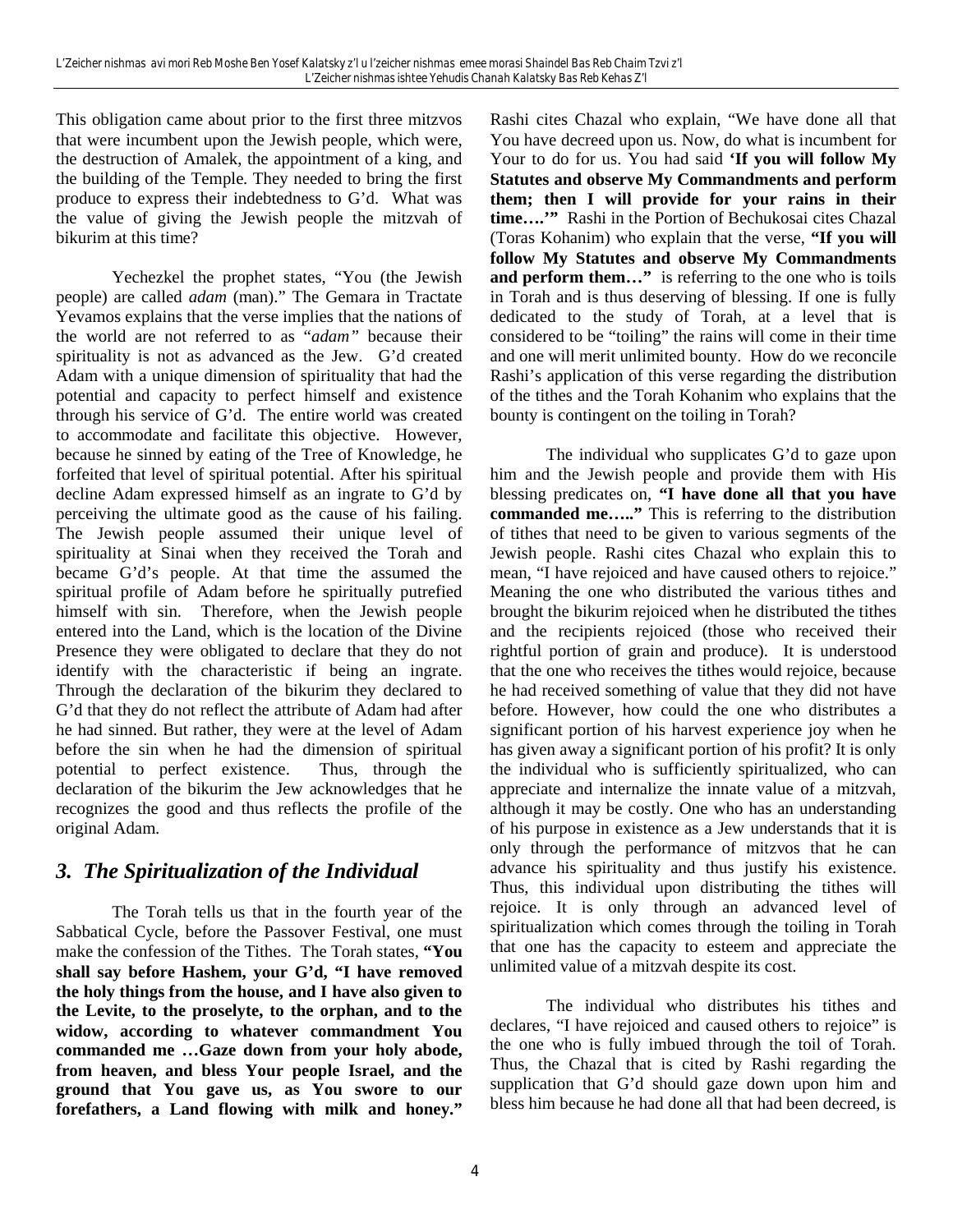the same individual who had toiled in Torah. He thus has a full appreciation to do the Will of G'd, the mitzvah.

Based on the words of the Prophet, "I have created it (the world) for My Glory (*l'chvodie barasiv*)…" the individual who is imbued through Torah and thus has the sense of the innate value of the material, will surely utilize G'd's unlimited blessing only for that purpose. The Torah therefore states, "If you toil in My statutes (My Torah)…" the bounty will be unlimited.

#### *4. Maintaining the Viability of Torah*

The Torah sates, **"(Moshe said to the Jewish people), This day (***ha'yom***), Hashem, your G'd commands you to perform these decrees and the statutes, and you will observe and perform them with all your heart and all your soul."** Rashi cites Chazal, "Each day they (the mitzvos) should be new in your eyes as if you were commanded today (by G'd) to do them." Chazal explain in a number of other locations that "today" alludes to the fact that the mitzvos of the Torah must remain "new" in one's eyes. This is because, a new proclamation is seen as special to the one who hears it, compared to a proclamation of the past, in which one loses interest. If one regards the Torah and its mitzvos as something that is not unique and special (because they are of the past), one's interest and focus will wane and eventually dissipate. He will feel as if his time is being infringed upon, and will thus perform them begrudgingly. Thus, one must maintain the newness of Torah in his eyes so that he should perform the mitzvos with motivation and joy.

It is understood that in order for one to revere and esteem something, it must be regarded as special. When one sees something as "new" it automatically becomes special to him and thus he will focus more upon it. If one has an obligation to adhere to the commandments of G'd throughout one's life with reverence and love, that is the same degree as if they were given today, how can one maintain such a level of newness regarding the mitzvos and the study of Torah every day?

Chazal tell us based on verses that at time of the giving of the Torah at Sinai, the Jewish people stood with "awe and trepidation." They had at that time such a unique level of all-consuming fear and awe of G'd, that they understood to accept and appreciate every word of the Torah at a level that cannot be fathomed. We see from the words of Moshe to the Jewish people regarding the

observance of mitzvos that one must have minimally a semblance of such a level of reverence and awe continuously, as if one stood himself at Sinai on that day to receive the Torah.

The Gemara in a number of locations states, "I (G'd) have created the evil inclination and the Torah as its antidote." Meaning, the only antidote for the evil inclination is the Torah. One cannot succeed in diminishing and dispelling his inclination without the Divine Assistance that he is given through the Torah. The Gemara tells us that every day one is confronted with the evil inclination. One opinion states, that the evil inclination comes to the person every day in a guise of newness. Although one may have transgressed in a certain area many times, the evil inclination has the ability to convince the individual to sin again by presenting the sin as a new and attractive opportunity. If the Torah that one studies is not regarded and internalized as "new," then it will not be able to counter the evil inclination as an antidote that will incapacitate and dispel it. Thus, the Torah must have the same level of vitality and viability as the evil inclination, which renews itself every day.

The Torah states, **"If you will continuously hearken to My commandments (***im shemoa tishma***)…"** The Gemara explains the verse to mean, "If you leaned the old (listened) then you will listen to the new." Meaning, if one retains what he had studied in the past, he will come upon new horizons of understanding of the Torah. The Torah will thus remain "new" in his eyes. If one engages in Torah study and one does not have a sense of its newness (coming upon levels of new understanding), one must ask himself why? It is an indication that the individual truly did not retain sufficiently what he had studied in the past and thus does not have sense and understanding in the future. This is true even if one studies the same area of Torah many times. It will continuously seem new and exhilarating if one had sufficiently studied and retained what he had learned in the past.

Chasam Sofer said that there was not a day in his life that he did not come upon new horizons and understanding in his Torah study. He understood that if his Torah study of the past was intact and sufficiently retained as it should have been, then he would be able to come upon new understandings in the present. If he would not have the ability to come upon a new insight, it would have been an indication that he did not sufficiently study or retain what he had studied in the past.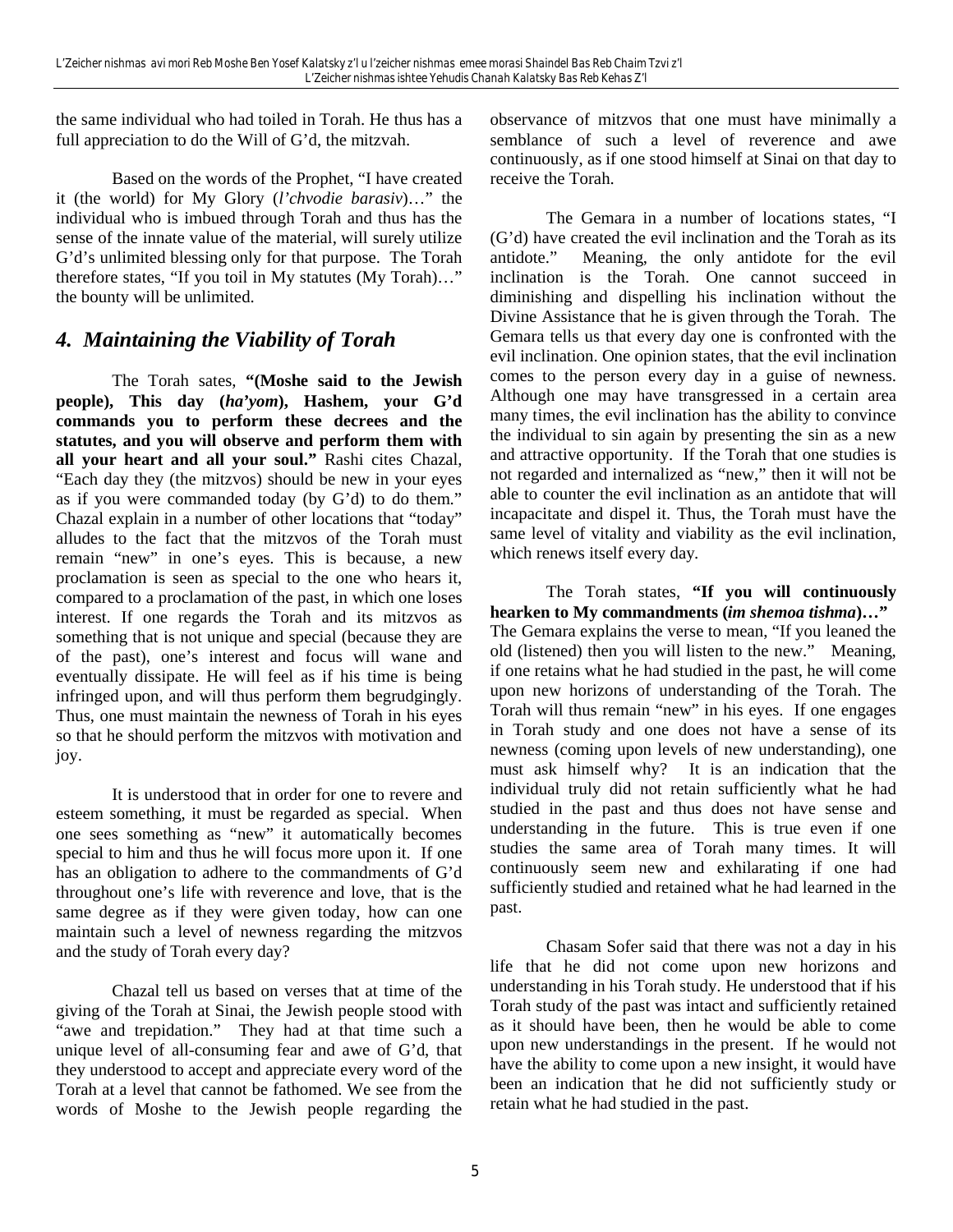#### *5. Remembering G'd's Kindness*

The Torah states, **"You shall not pervert the judgment of a proselyte or orphan, and you shall not take the garment of a widow as collateral. You shall remember that you were a slave in Egypt, and Hashem, your G'd redeemed you from there; therefore I command you to do this thing."** What is the relevance of remembering that one was once a slave in Egypt who was redeemed by G'd to the mistreatment of a convert, widow, or orphan? Rashi explains, "G'd commanded the Jewish people to adhere to His ordinances although it may lead to a financial loss. You must remember that G'd was the One who redeemed you from Egypt." Based on Rashi's understanding, the verse is referring to the taking of collateral from an individual who is in a precarious financial state, such as a widow, orphan, or proselyte. Ramban points out, "The verse is referring to the convert (unrelated to the collateral of the widow). Since the Jewish people were strangers in a land that was not theirs (Egypt), they must be sensitive to the plight of the convert." Meaning, just as the Jewish people were strangers in Egypt and G'd redeemed them, so too they should not mistreat the convert/stranger.

Chazal tell us that the redemption of the Jewish people from Egypt was an act of G'd's unlimited kindness (*chesed*). While it is true that the Jewish people were qualified and merited to be redeemed because they retained their identity as Jews, such as not changing their language (Hebrew), their Jewish names, and their attire, they were nevertheless pagans (idolaters) as the Egyptians were. Being detached and alienated from all levels of spirituality caused them not to be worthy of having a relationship with G'd. Despite this, because of G'd's unlimited Kindness, He brought about their redemption from Egypt. Shalah HaKadosh writes that the redemption from Egypt was the equivalent of the beginning of a new Creation. It culminated at Sinai when the Jewish people became G'd's chosen people through the receiving of His Torah. Prior to that event, they had no relevance to G'd. Just as G'd initially at the time of Creation brought about existence due to His Kindness, as King David writes, "The world was created through His Kindness (Olam Chesed Yebanei)," so too the redemption came about due to G'd's attribute of Kindness.

The Gemara in Tractate Nidah states, "Everything is predestined by heaven, except for the fear of heaven." Meaning, all aspects of one's life is Willed and endowed by G'd. There is nothing that is dependent on one's

initiative (choice) other than his fear of heaven. Even the reward that one receives for the performance of a mitzvah is a demonstration of G'd's Kindness. This is because everything that one utilizes when one engages in the performance of a mitzvah is provided by G'd. One's strength, ability, physicality, and environment are all G'd's contribution. Therefore the initiative that one takes to perform a mitzvah, which is an expression of one's choice, is relatively infinitesimal compared to everything that is provided to him by G'd in order to perform the mitzvah. Therefore, the reward that one receives from performing mitzvos is also a manifestation of G'd's unlimited Kindness.

The Torah tells us that there is a positive commandment to lend money to a Jew who is in need of it. If G'd provides all aspects of one's physicality and material possessions, and dictates that one should lend money to his fellow, why should one be concerned about taking collateral from a widow or orphan who are in a precarious financial state? Although when one performs a mitzvah it may lead to financial loss, nevertheless whatever one possesses is only an outgrowth of G'd's Kindness as was demonstrated by the redemption of the Jewish people from Egypt despite their unworthiness.

Chofetz Chaim writes that often when there are disputes among family members regarding the dividing of inheritance; it usually causes intense negative feelings within the family. It is usually due to the fact that each member wants more than what is rightfully his. He explains the inappropriateness of this scenario with an allegory. A king gave a gift to his children to be divided among themselves. His children began to quarrel regarding each of their portions. One of the sons, realizing the pain that was being caused to their father due to their bickering, chose to walk away and relinquish his rightful share. He says, "I prefer to forfeit my share than to bring pain upon my father." Seeing this, the king transfers to that son multiples of what initially was intended to be his. The king says, "Because you were sensitive to my pain and understood that the material gain is not worthwhile under any circumstance to cause me pain, you chose to relinquish your interest and take a financial loss. Therefore you will be compensated handsomely and be special in my eyes." Chofetz Chaim writes that it is the same regarding the quarreling among Jews for whatever reason. G'd is pained to see His children quarreling. If one is willing to forfeit his portion for the sake of peace, rather than bringing pain to G'd, He will ultimately endow him with multiple times of what he was initially going to receive.